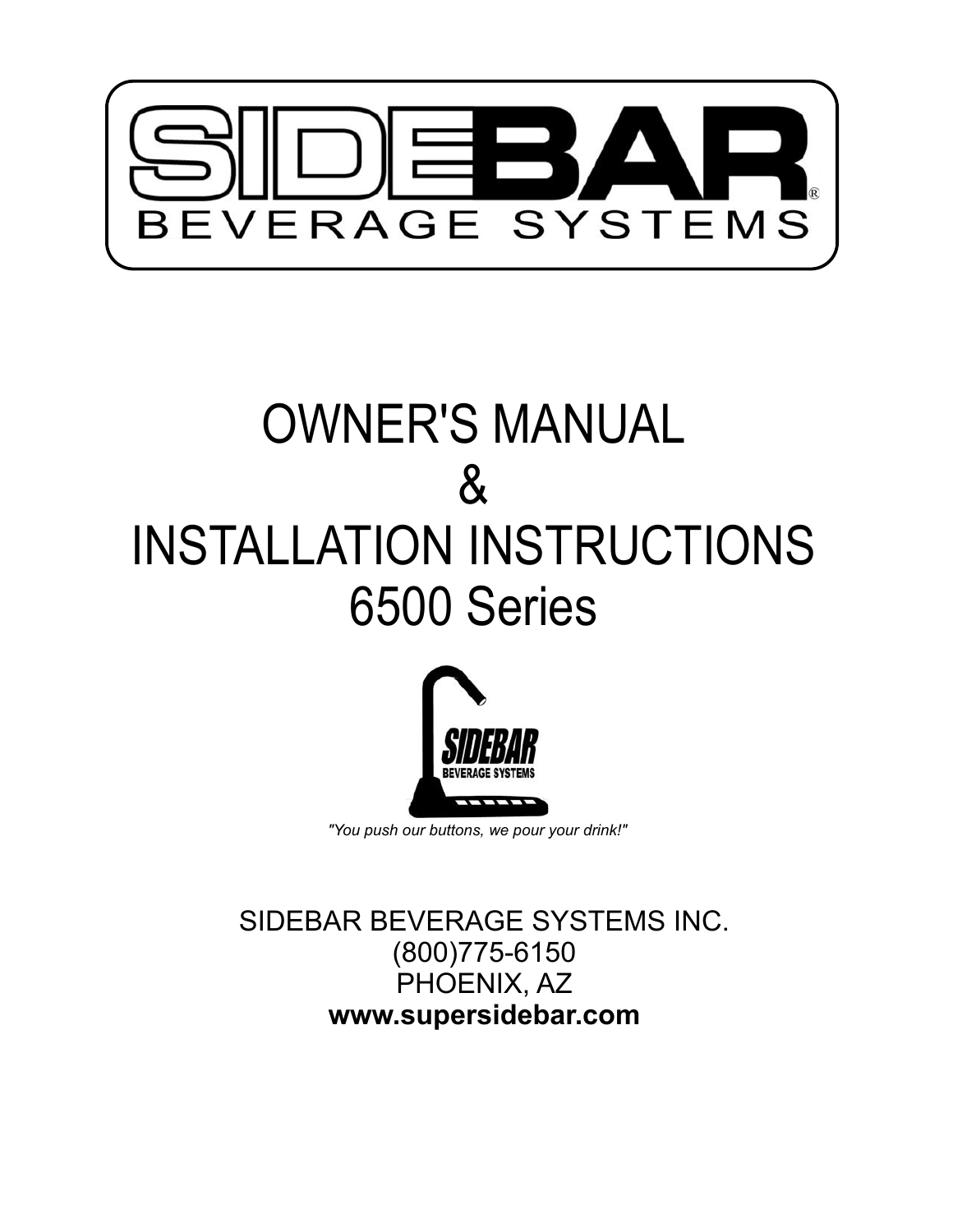

Congratulations!! You are now the proud owner of a SIDEBAR Beverage System. This electronically controlled system will provide years of trouble-free service when properly installed.

#### **Please read the directions carefully.**

## **GETTING STARTED**

## **I. COMPONENT LOCATIONS**

1.) Determine the location of your dispensing spout and selector key pad. Be sure to check for obstructions under or behind your mounting surface (pull out drawers may need modified in some cases).

2.) Determine the location of the pump unit (should be in a dry location). The pump unit will need to be installed below the spout  $\&$  selector key pad and above the tops of the supply bottles. For best performance, keep the pump unit as close to the bottles as possible. The distance from the pump unit to the tops of the bottles should not exceed 8 inches.

## **II. SELECTOR KEY PAD & SPOUT INSTALLATION 6500H SERIES (GOOSENECK SPOUT ONLY)**

1.) Referencing the mounting template on page 7, drill a 1 inch diameter hole for the spout opening and a 5/8 inch hole for the control cable.

2.) Insert the black spout shank through the 1 inch opening.

3.) Feed the control cable from the selector key pad through the 5/8 inch hole and place the selector key pad over the top of the shank.

4.) Once the selector key pad is in the appropriate location, drill the two 7/64" mounting screw holes. Use the shorter screw on the spout side of the selector key pad and secure to the mounting surface.

5.) Tighten the back side of the shank with the provided nut and washer. DO NOT over tighten, use light pressure to prevent damage.

6.) On the top side of the shank (where the key pad is mounted), screw the spout base (cone shaped with logo) clockwise one-half turn.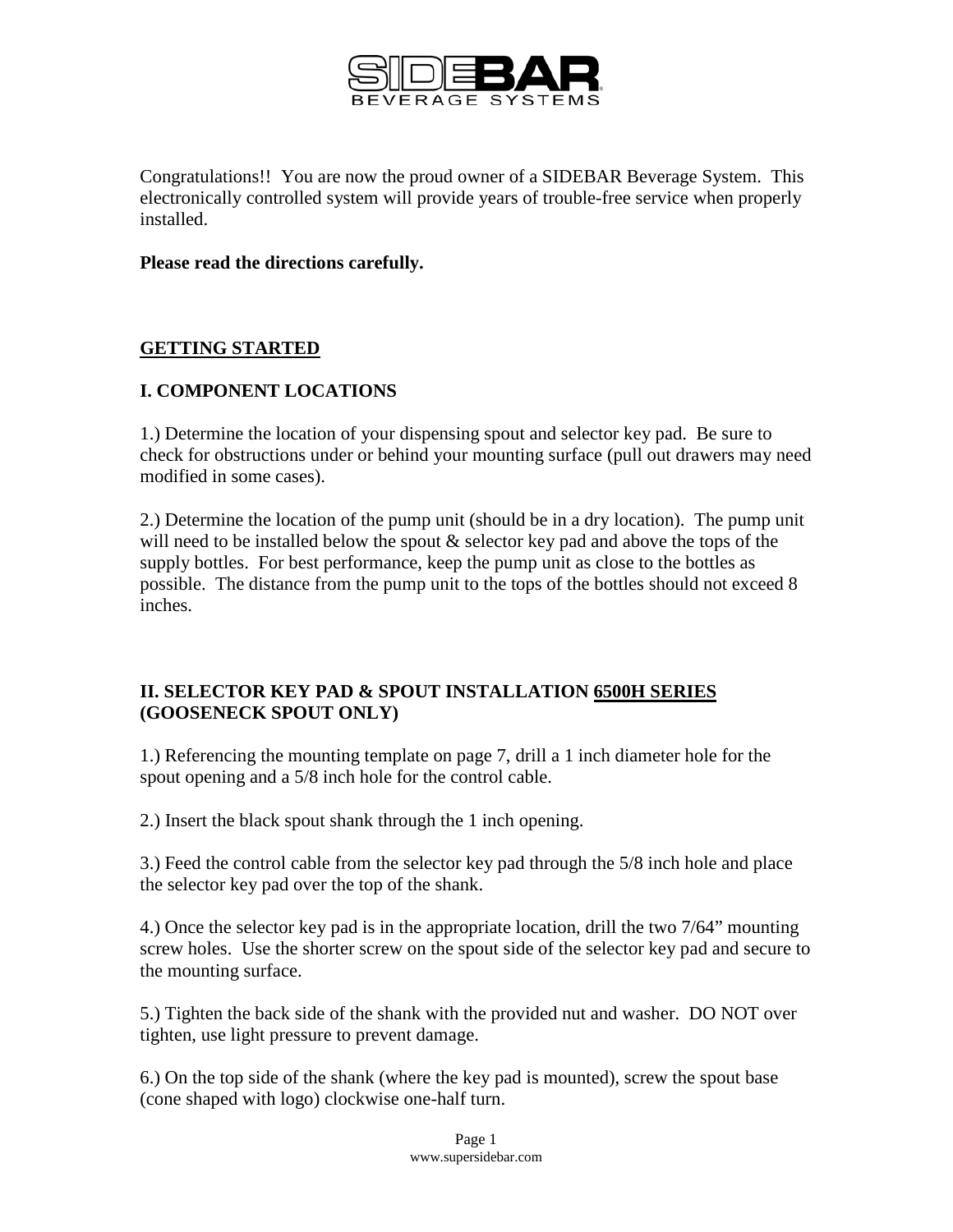

## **II-B. SELECTOR KEY PAD & SPOUT INSTALLATION 6500V SERIES (LOW-PROFILE SPOUT ONLY)**

1.) Referencing the mounting template on page 7, drill a 1.25 inch diameter hole for the spout opening and a 5/8 inch hole for the control cable. You may mount the key pad to the left, right or above the spout.

2.) Feed the control cable from the selector key pad through the 5/8 inch hole and place the selector key pad on the mounting surface. Once the selector key pad is in the appropriate location, drill the two 7/64" mounting screw holes. Use the shorter screw on the spout side of the selector key pad and secure to the mounting surface. Do not attach the low profile spout yet!

## **III. PUMP UNIT INSTALLATION**

1.) Identify the location of your supply bottles and place the Pump Unit NO higher than 8 inches from the tops of your bottles. The shorter the length from the bottles to the pump, the better - you may need to cut and shorten the intake lines to accommodate your installation. Prior to mounting the Pump Unit, check the length of discharge lines; you will need enough length to route the lines down to a level equal or below the bottom of the bottles. THIS STEP IS CRITICAL IN YOUR INSTALLATION! See the diagram on page 7 for reference. Secure the pump unit using the provided chrome Phillips head screws.

2.) Route the discharge lines (longer lines with black conduit) up through the spout opening. You may need to adjust or cut the black conduit to expose the 5 supply lines.

## **IV. SPOUT CONNECTIONS**

1.) 6500V Series Low Profile Spout: Insert the five (5) lines through the low profile spout and lock into place by firmly pressing onto the key pad. Using a sharp knife of razor blade, carefully trim the lines flush with the bottom of the dispensing spout (you may slightly recess the lines into the spout).

6500H Series Goose Neck Spout: Insert the five (5) lines through the goose neck spout until they extend beyond the end. Using a sharp knife or razor blade, carefully trim the lines flush with the end of the spout (you may slightly recess the lines into the spout).

2.) Determine the height and direction your spout will be, place the spout into the shank opening and gently tighten the spout base (cone shaped with logo) until the spout is secure. Do not over tighten! Note: you may use a drop of soap to lubricate the threaded end prior to securing the spout base.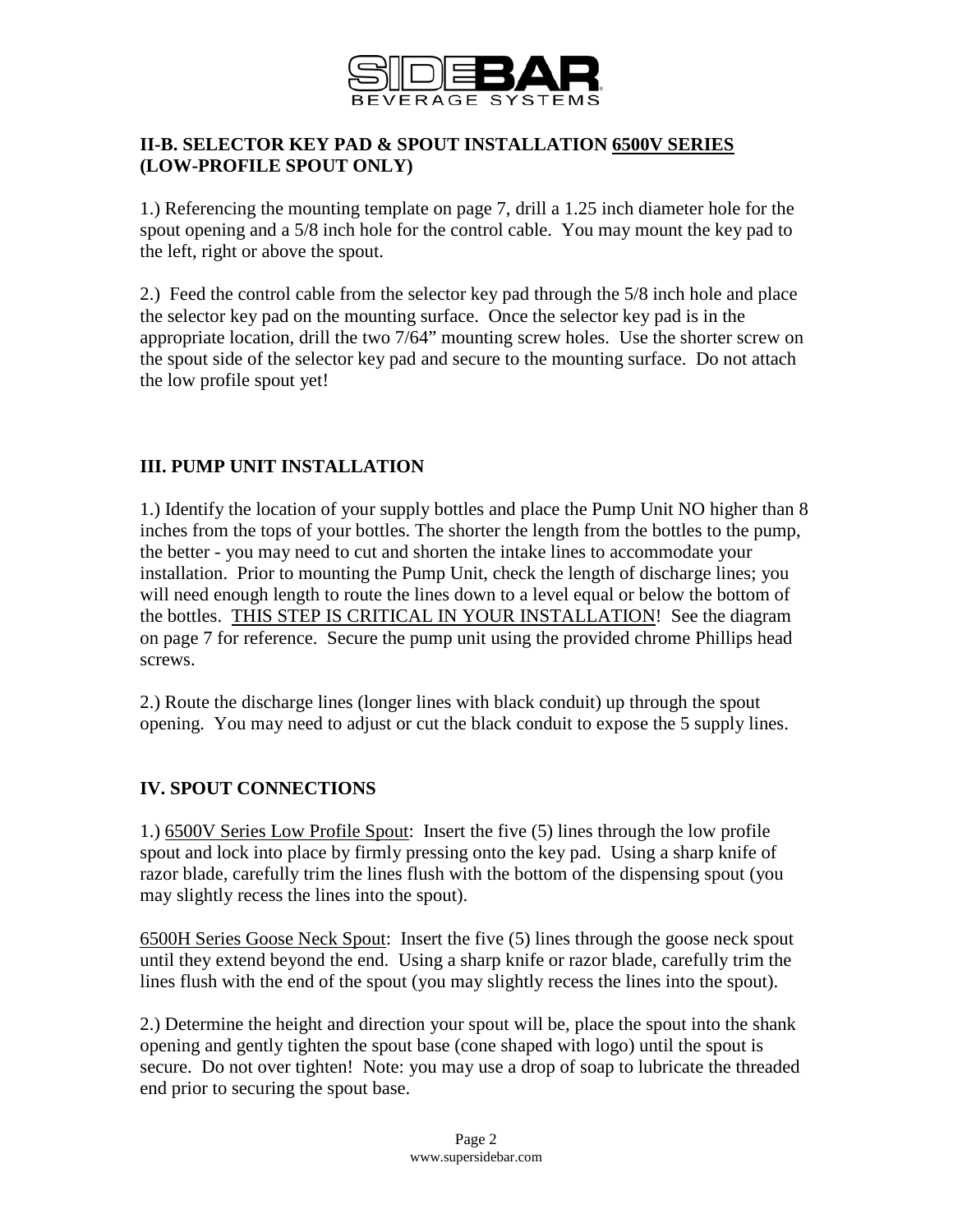

# **V. CABLE CONNECTIONS**

1.) Connect the control cable from the key pad to the pump unit (CAT5E Data Cable). Make sure the cable locks securely into place. You should hear a "click" confirming the connection.

2.) Connect the orange power plug into the pump unit (you may need to press firmly). The orange power connector is POLARITY PROTECTED and therefore impossible to be inserted incorrectly

3. Plug in the IP119 Optional 110 volt AC Adapter or connect the power wires to a 12V DC power source (red wire to positive and black to ground).

# **VI. FINAL CHECKOUT & LINE PRIMING:**

1.) Have your 5 supply bottles ready to go. You will need a pitcher or container of water to prime each of the five lines, you will also need a cup or glass under the spout to catch the water you are pumping.

2.) Using the manual primer pump, take the first line and insert it into the small opening. (the far left line is the first selector button on your key pad; next to the on/off button) and gently pump liquid through the line until it drips from the spout. Remove the line from the primer pump and place it into the supply bottle. Make certain the end of the line reaches the bottom of the bottle. Press the corresponding selector button until the contents of the bottle have reached the dispensing spout. Repeat this process for the remaining 4 lines. If any of the lines do not successfully, prime - DO NOT HOLD THE BUTTON DOWN! Attempt to force water through the line again and repeat this step.

3.) Once you have primed all of your lines, your system is just about ready to go! You may adjust the portion settings on the top of the pump unit. Each of the settings is factory set to the maximum. (The pumps will run as long as you hold the button down). You can adjust each of the five (5) pumps by turning the knobs counter-clockwise. The minimum setting will stop the pump after it has dispensed approximately one (1) ounce. You may make small adjustments to increase the pre-measured amount for each of the selectors.

4.) Your system is now ready for use! If you use the larger 1.75 liter bottles, you may purchase the larger bottle toppers from our website or by calling our office.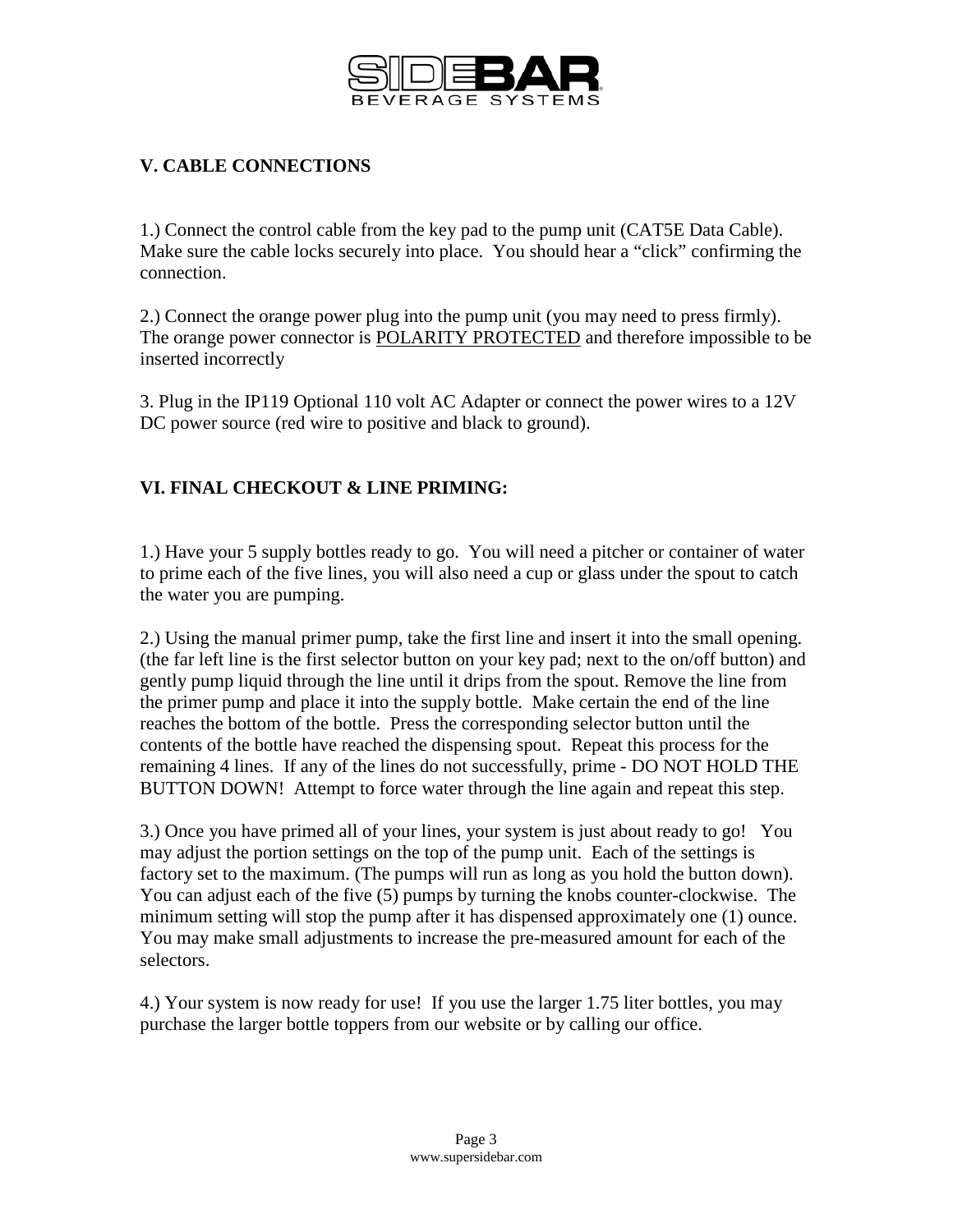

### **BEVERAGE LABELS**

To change the label(s) on the key pad, you will need to first disconnect the control cable from the pump unit and then remove the 4 small Phillips head screws from the back of the housing. Gently peel off the existing label and replace with the label of your choice. NOTE: Using tweezers to place the new label may give you better control to accurately place the label.

You may also have the SIDEBAR Beverage Systems facility change the label(s) prior to purchasing. Call our office for details.

## **SPECIAL PRECAUTIONS**

1.) Never operate the system without liquid! A delicate impeller assembly drives the pumps used in this system. This assembly is dependant on the liquid it is pumping for lubrication.

2.) Types of Liquid: DO NOT use thick liqueurs, or any syrup-like products with this system. USE only non-carbonated, pulp free beverages.

3.) Never place the bottles above the dispensing spout! If a bottle is placed above the dispensing spout, the liquid will siphon out of the spout and empty the bottle.

4.) Fuse replacement: Should you ever need to replace the fuse, use a 4 AMP SLO-BLO Fuse only! Never use an over rated or foil wrapped fuse.

5.) Do not allow liquid to be spilled on the pump unit. Liquid entering the pump housing may damage the electronic circuitry and void the warranty. If liquid is accidentally spilled on the pump unit, carefully remove the fuse and allow the unit to completely dry. DO NOT USE FOR 48 HOURS. If the system is not used when wet, percentages are high that the unit has not been permanently damaged.

5.) If a bottle is emptied - DO NOT RUN THE PUMP DRY! Replace the bottle or flush the lines with the manual primer pump. For best results, replace bottles prior to being *completely* emptied.

6.) If the system is not going to be used for an extended period of time - Clean and flush the lines with "SUPER SIDEBAR Line Cleaner & Conditioner". It is recommended that you clean the lines every 4-6 months. It may be necessary to manually prime the system when restarted.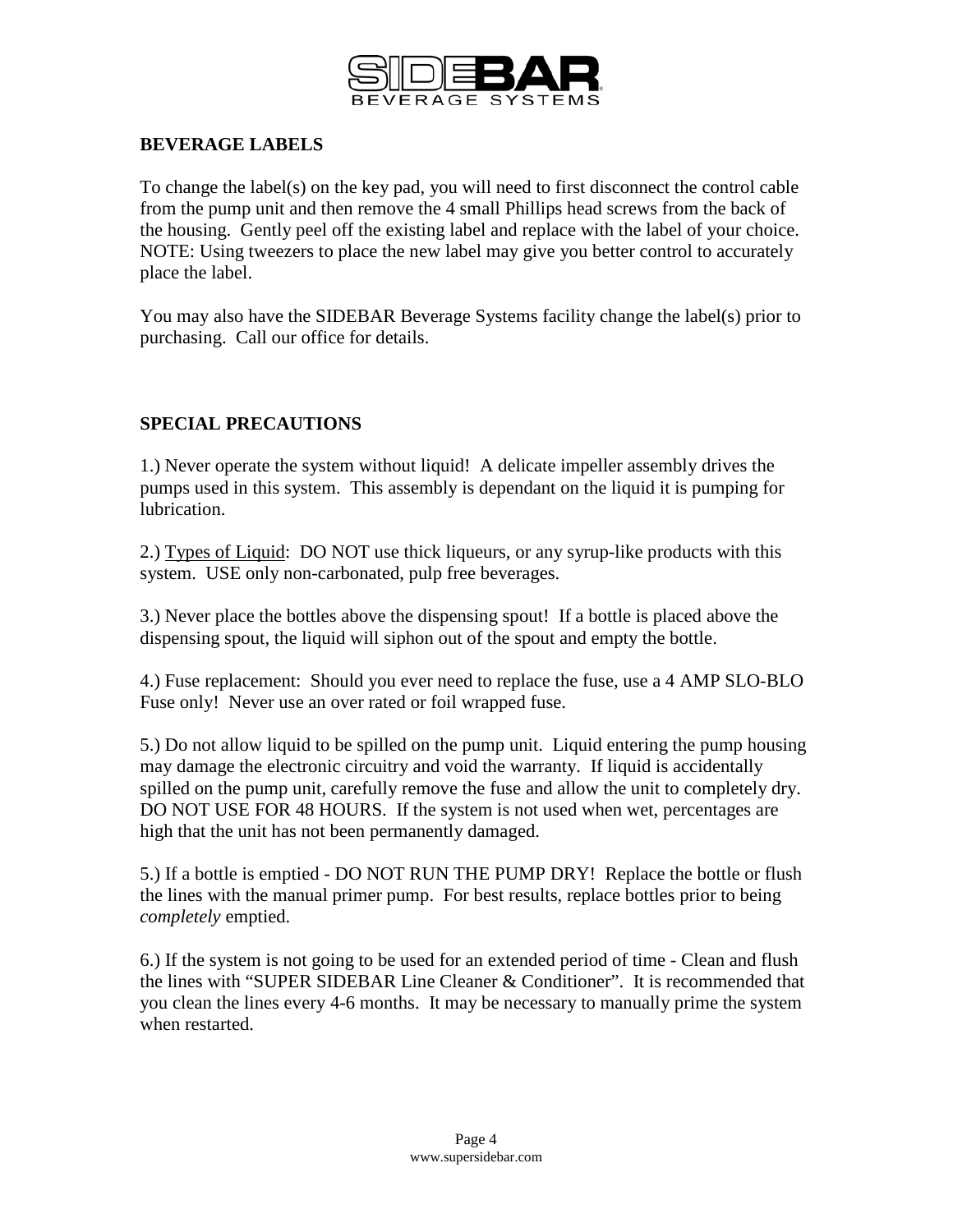

## **TROUBLE SHOOTING**

#### **A. If a selection does not dispense properly, check for the following:**

1. Empty Bottle

2. A crimped or obstructed line somewhere between the bottle and the dispensing spout.

3. A supply line is pushed to far into a bottle, causing the pick-up line to be sucked to the bottom or side of a bottle.

4. A bottle connectors' vent hole is obstructed creating a vacuum inside the bottle. Clear the obstruction with a small wire or paper clip.

#### **B. If a pump does not run when you press a selector button, do the following:**

1. Check that the control cable is properly locked into place, remove the cable check for any obstructions in the port and reconnect.

2. Check the four (4) items in section A, and then press the button rapidly. DO NOT HOLD THE BUTTON DOWN. Several one-second contacts should free the pump.

3. If the pump does not free itself, remove the supply line from the respective bottle and force water through the pump with the manual primer pump that is supplied with the system until it flows from the spout. Then press the selector button rapidly, this should free the pump and restore operation.

## **LIMITED WARRANTY**

SIDEBAR Beverage Systems warrant each our products to be free of defects in material and workmanship for a period of 24 months (2 Years) from the date of sale when used in a non-commercial application. SIDEBAR Beverage Systems will repair or replace at its option those products or parts that are found to be defective during this period, providing the customer is registered the warranty online or has mailed in the warranty card to our office. All repairs or replacements will take place at the SIDEBAR Beverage Systems factory.

This warranty shall not apply if the system has been repaired or altered outside of our facility; or if the product has been subject to misuse, neglect, accident, theft incorrect wiring, or to use in violation of the instructions furnished by SIDEBAR Beverage Systems. SIDEBAR Beverage Systems is not responsible for personal injury or property damage resulting from improper installation or usage not intended by SIDEBAR Beverage Systems.

All units returned for repairs within the warranty period must be shipped at the customers expense. After repairs or replacements have been made, the system will be returned via ground service at no charge.

This warranty is in lieu of all other warranties, expressed or implied.

All Rights Reserved, US PATENT PENDING - ©2009

SIDEBAR Beverage Systems and Super SIDEBAR are registered trademarks of SIDEBAR Beverage Systems, Inc.

Page 5 www.supersidebar.com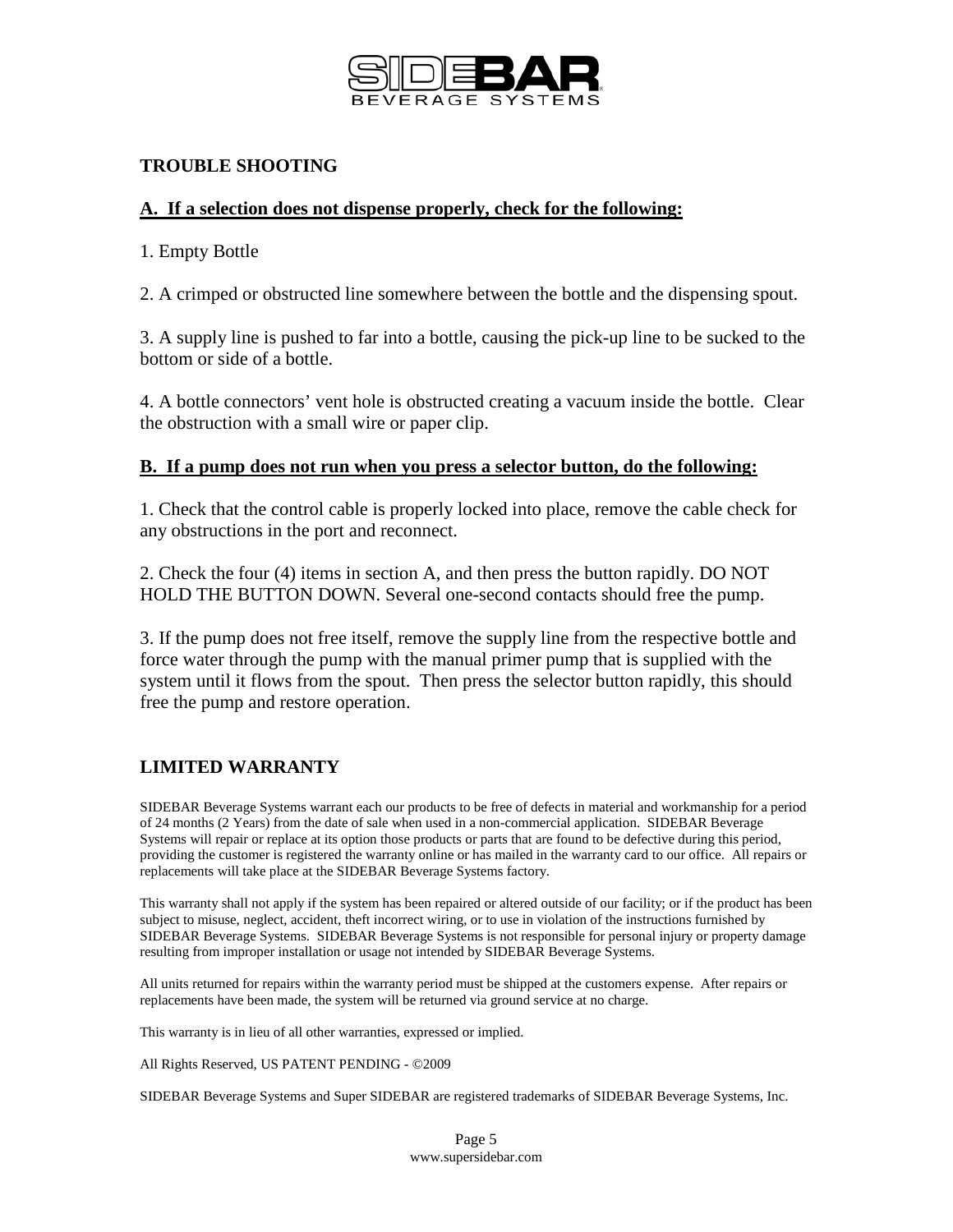